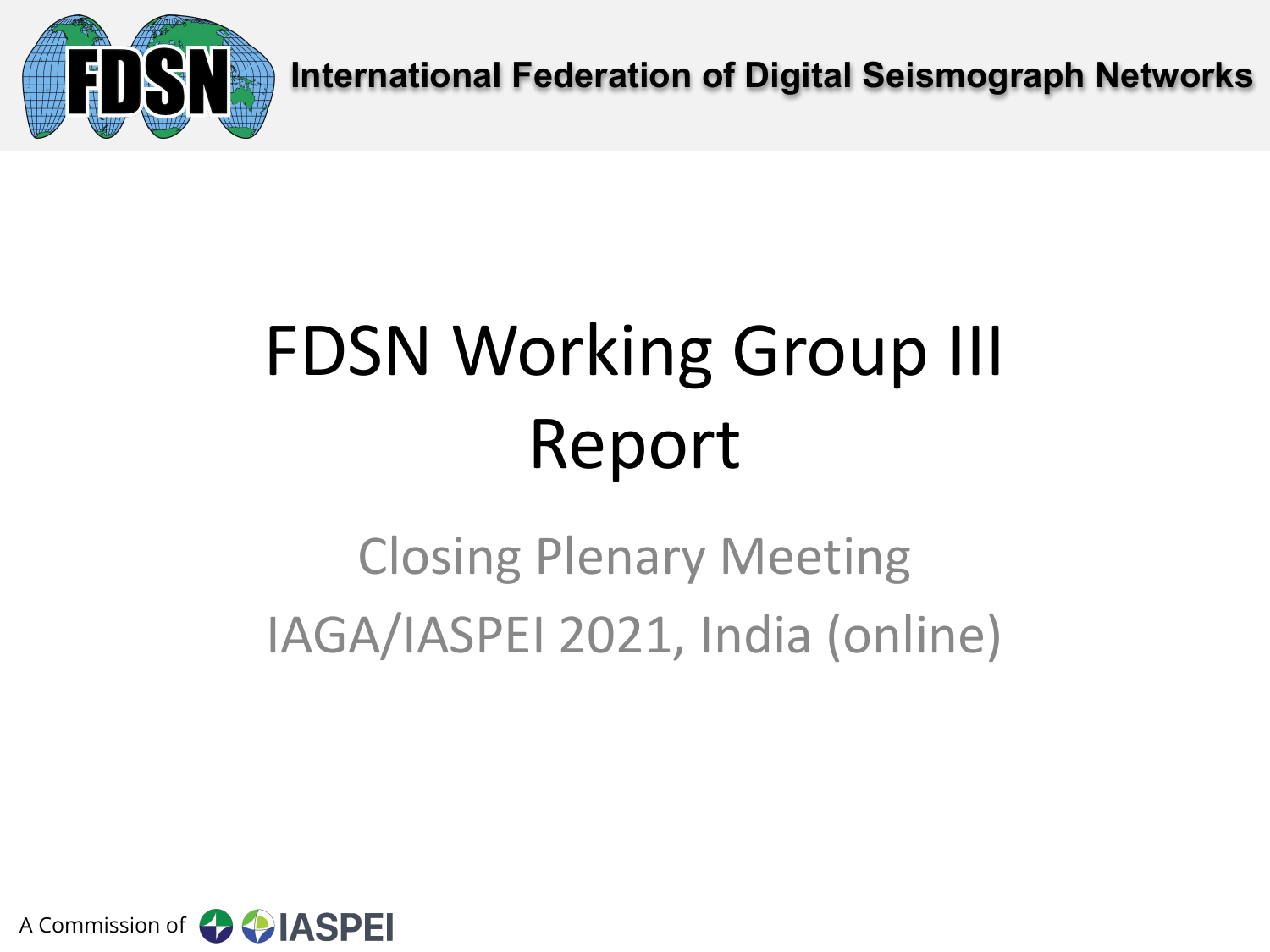

#### **Retained 2019 Action Items 1/2**

**Action Item**: Related to QoS standards. Once feedback had been incorporated, a Survey Monkey will be developed to get input from data centers as to the priority order that they should be implemented as QoS standards for the Federated System. **Responsible**: IRIS

**Action Item**: When an EIDA proposal related to a new authentication system is ready it should be distributed to the WGIII for comments. **Responsible**: EIDA

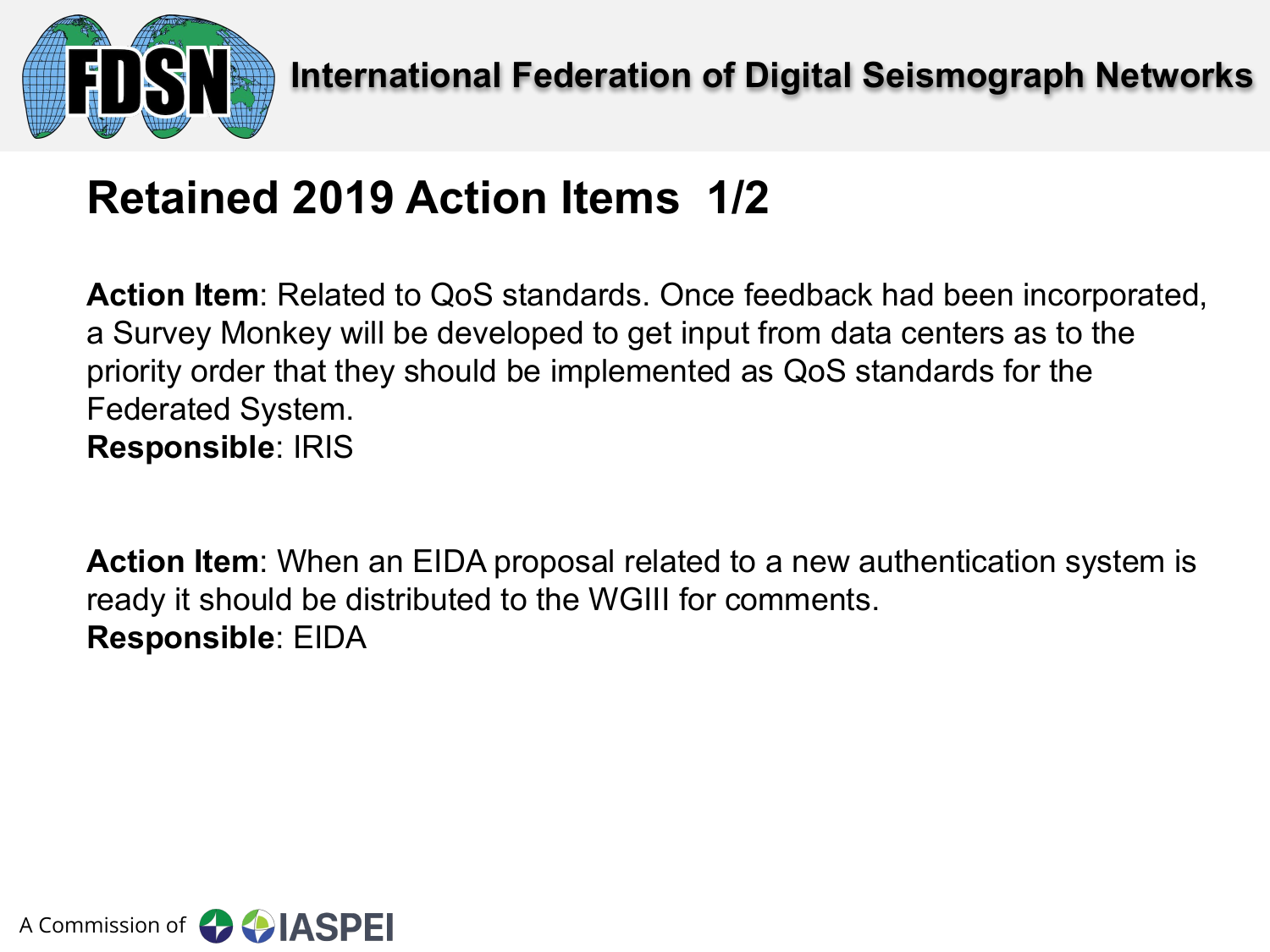

### **Retained 2019 Action Items 2/2**

**Action Item**: Standardisation of the required QA service API including request parameters, and is expected to be coordinated between IRIS and EIDA, those being the two Quality systems in operation at EIDA and IRIS. **Responsible**: IRIS and EIDA

**Action Item**: An action was proposed that after the QA service API has been defined, then look towards getting this into SeisComp3 assuming funding can be found.

**Responsible**: FDSN

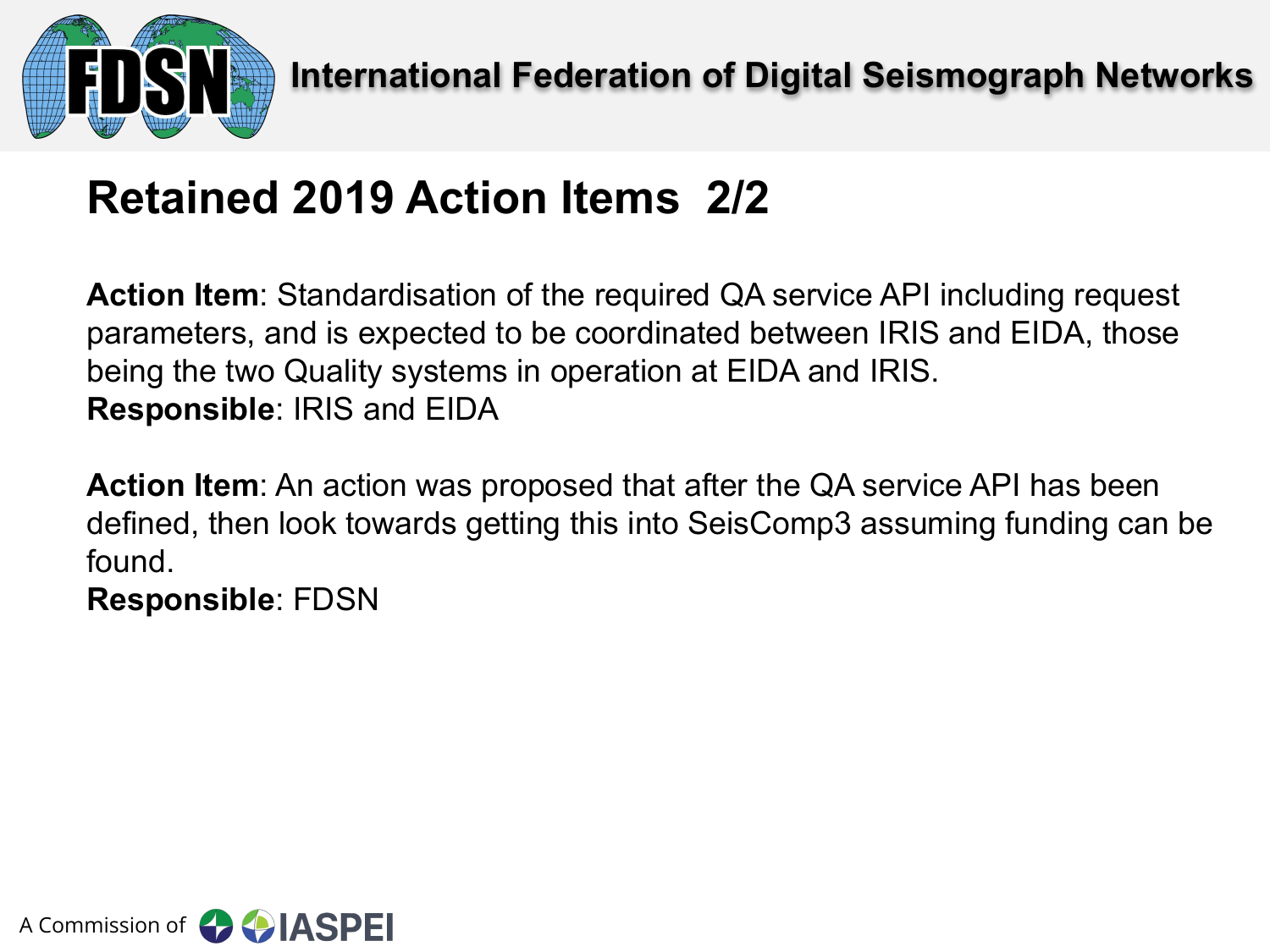

#### **International Federation of Digital Seismograph Networks**

#### **SeedLink v4 Proposal**

An overview of a next generation SeedLink protocol specification was presented.

A Joint development of GEOFON and IRIS.



**Action Item** (2021): Send SeedLink v4 proposal package to mailing list and solicit parties interested in participating in the Proposal Review team for this submission. **Responsible: GEOFON, IRIS and WG Chair**

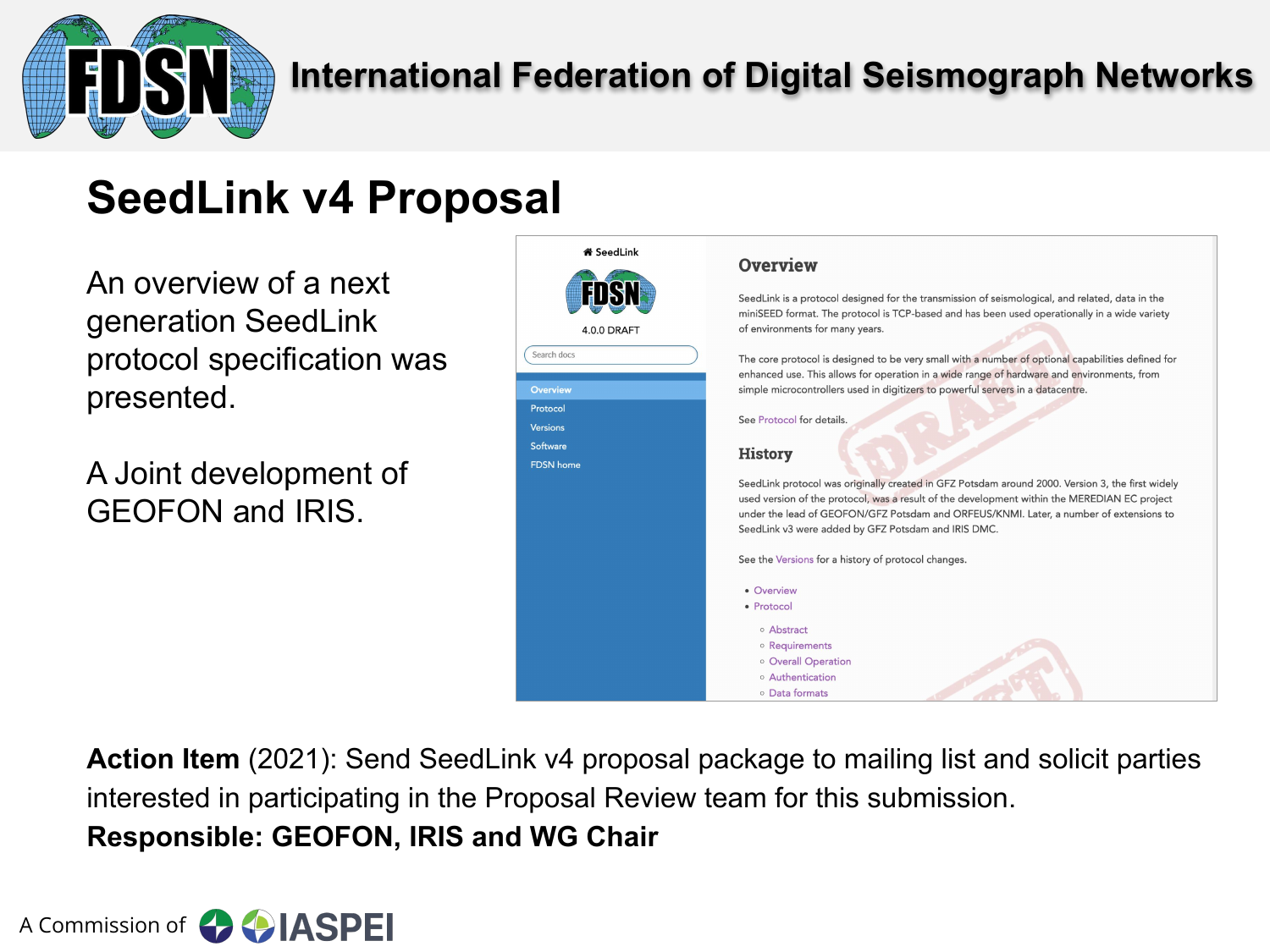

### **Authentication for all web service specifications**

CTBTO IDC requested that the web service specifications for fdsnws-station and fdsnws-event allow an authentication mechanism, i.e. as supported by fdsnws-dataselect.

#### **Suggestions actions discussed:**

- 1. Modify *all* web service specifications to include the *optional* queryauth method.
- 2. Advise CTBTO to implement the same authentication as fdsnws-dataselect even though it is undocumented
- 3. Make not changes

**Concerns discussed** included supporting increased data and metadata authorization is counter to the FDSN mission of promoting open data, supporting the positive direction of the CTBTO in this regard, and the effect of the specification on software implementers.

**Action Item** (2021): Call for discussion on the mailing list to determine the appropriate action to the request to include a *queryauth* method, the fdsnws-dataselect authorization mechanism, in all web service specifications or alternative solutions. A discussion period will be followed by a vote, potentially for a small variety of options.

**Responsible: WG Chair and WG**

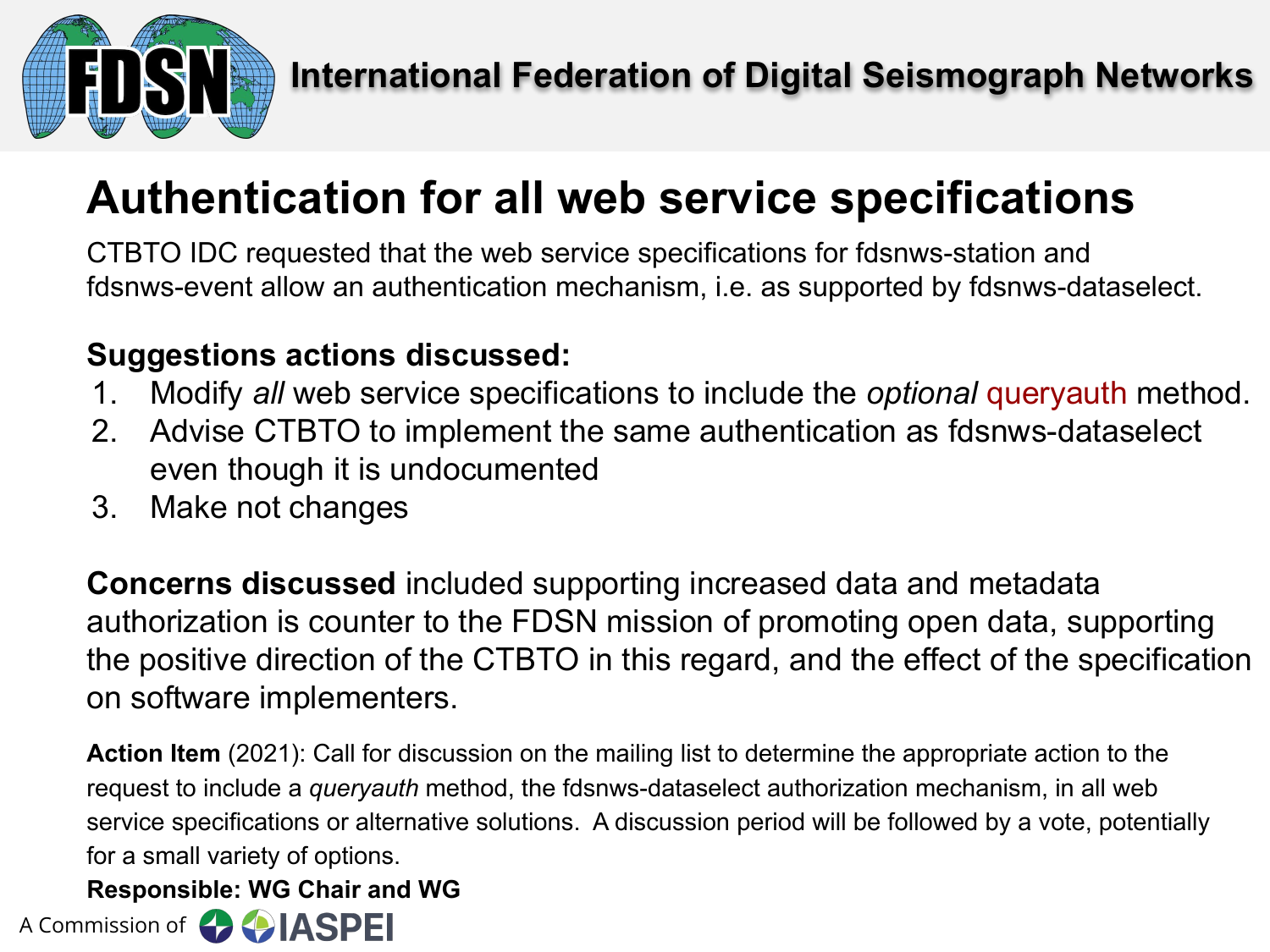

### **Data Center Registry**

This new service was discussed with these highlights:

- DOI or free-form Citation for Data Center
	- Separate citation from data via network DOIs
- More data centers exist, how to promote registration?

**Action Item** (2021): Data Center Registry, regarding how to best encourage registrations: Generate a message to be circulated by the FDSN via email, and specifically targeting coordinators in different regions, and potentially being translated into other languages. **A follow-on action may be to write an article to broaden awareness.** Suggested journals were SRL and EOS. EOS in particular has a broad range and support for multiple languages.

#### **Responsible: WG Chair and FDSN Chair**

A Commission of **CALASPEI**